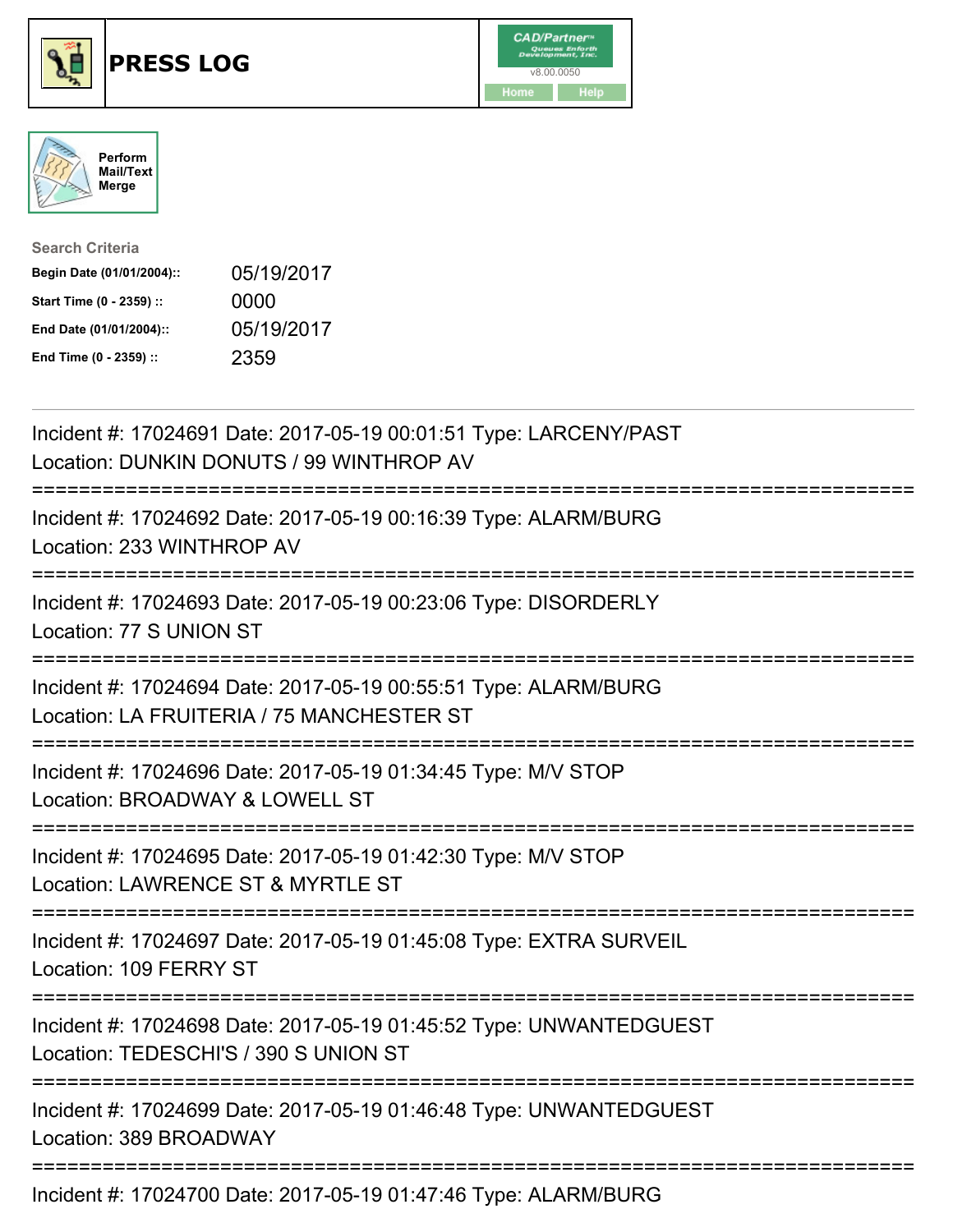| Location: DUNKIN DONUTS / 50 S BROADWAY                                                                                |
|------------------------------------------------------------------------------------------------------------------------|
| Incident #: 17024701 Date: 2017-05-19 02:01:49 Type: M/V STOP<br>Location: BROADWAY & TREMONT ST                       |
| Incident #: 17024702 Date: 2017-05-19 02:05:42 Type: M/V STOP<br>Location: 360 BROADWAY                                |
| Incident #: 17024703 Date: 2017-05-19 02:06:38 Type: M/V STOP<br>Location: FOSTER ST & SPRINGFIELD ST                  |
| Incident #: 17024704 Date: 2017-05-19 02:10:00 Type: M/V STOP<br>Location: DARTMOUTH ST & HAVERHILL ST                 |
| Incident #: 17024705 Date: 2017-05-19 02:12:56 Type: BUILDING CHK<br>Location: TEDESCHI / 703 HAVERHILL ST             |
| ========================<br>Incident #: 17024706 Date: 2017-05-19 02:20:03 Type: SUS PERS/MV<br>Location: 235 FERRY ST |
| Incident #: 17024707 Date: 2017-05-19 02:35:23 Type: EXTRA SURVEIL<br>Location: 148 EXCHANGE ST                        |
| Incident #: 17024708 Date: 2017-05-19 02:47:11 Type: M/V STOP<br>Location: 136 EXCHANGE ST                             |
| Incident #: 17024709 Date: 2017-05-19 02:57:03 Type: NOISE ORD<br>Location: DEVONSHIRE ST & HALE ST                    |
| Incident #: 17024711 Date: 2017-05-19 02:57:58 Type: BUILDING CHK<br>Location: 57 MARBLE AV                            |
| Incident #: 17024710 Date: 2017-05-19 02:58:07 Type: ALARM/BURG<br>Location: CUBE SMART / 51 S CANAL ST                |
| Incident #: 17024712 Date: 2017-05-19 03:02:12 Type: M/V STOP<br>Location: 86 TOWER HILL ST                            |
| Incident #: 17024713 Date: 2017-05-19 03:06:44 Type: M/V STOP<br>Location: 34 PLEASANT ST                              |
| :==============<br>Incident #: 17024714 Date: 2017-05-19 03:10:46 Type: M/V STOP                                       |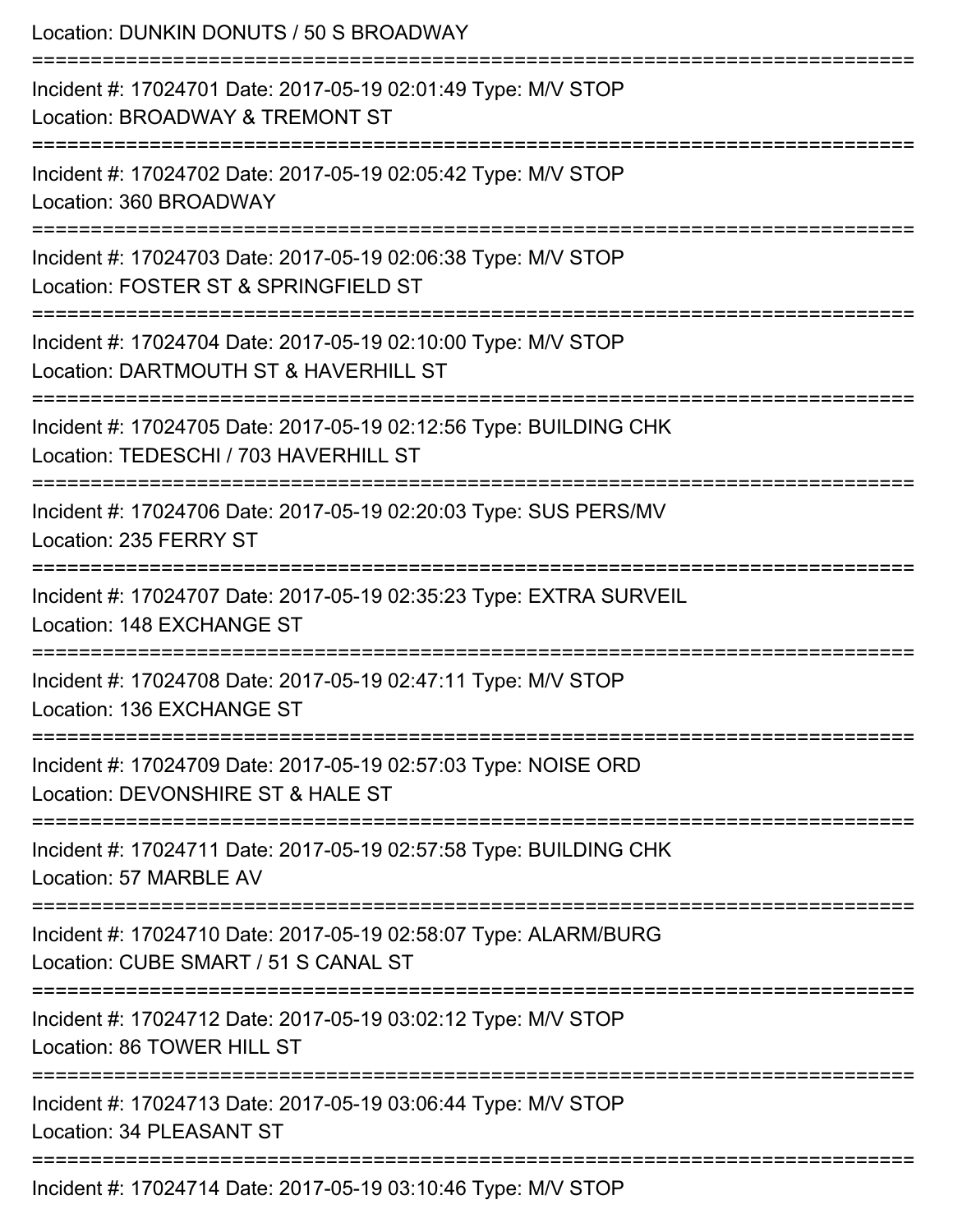| Incident #: 17024715 Date: 2017-05-19 03:11:24 Type: EXTRA SURVEIL<br>Location: 148 EXCHANGE ST                   |
|-------------------------------------------------------------------------------------------------------------------|
| Incident #: 17024716 Date: 2017-05-19 03:31:52 Type: UNKNOWN PROB<br>Location: CUMBERLAND FARMS / 320 S BROADWAY  |
| Incident #: 17024717 Date: 2017-05-19 03:46:35 Type: EXTRA SURVEIL<br>Location: 109 FERRY ST                      |
| Incident #: 17024718 Date: 2017-05-19 04:05:13 Type: B&E/MV/PROG<br>Location: 55 BRADFORD ST                      |
| Incident #: 17024719 Date: 2017-05-19 04:30:59 Type: EXTRA SURVEIL<br>Location: 99 AMES                           |
| Incident #: 17024720 Date: 2017-05-19 04:35:05 Type: M/V STOP<br>Location: PARKER ST & SALEM ST                   |
| Incident #: 17024721 Date: 2017-05-19 04:40:39 Type: NOISE ORD<br>Location: 202 S UNION ST #2                     |
| Incident #: 17024722 Date: 2017-05-19 04:42:35 Type: FIRE<br>Location: 62 UNION ST                                |
| Incident #: 17024723 Date: 2017-05-19 04:44:24 Type: SHOTS FIRED<br>Location: HAVERHILL ST & UNION ST             |
| Incident #: 17024724 Date: 2017-05-19 04:56:27 Type: M/V STOP<br>Location: NEWTON ST & SALEM ST                   |
| Incident #: 17024725 Date: 2017-05-19 05:00:53 Type: M/V STOP<br>Location: BROADWAY                               |
| Incident #: 17024726 Date: 2017-05-19 05:05:49 Type: MEDIC SUPPORT<br>Location: BUCKLEY / AMESBURY ST & COMMON ST |
| Incident #: 17024727 Date: 2017-05-19 05:19:47 Type: ALARM/HOLD<br>Location: TECH PRINT / 137 MARSTON ST          |
| Incident #: 17024728 Date: 2017-05-19 05:39:14 Type: EXTRA SURVEIL                                                |

Location: 148 EXCHANGE ST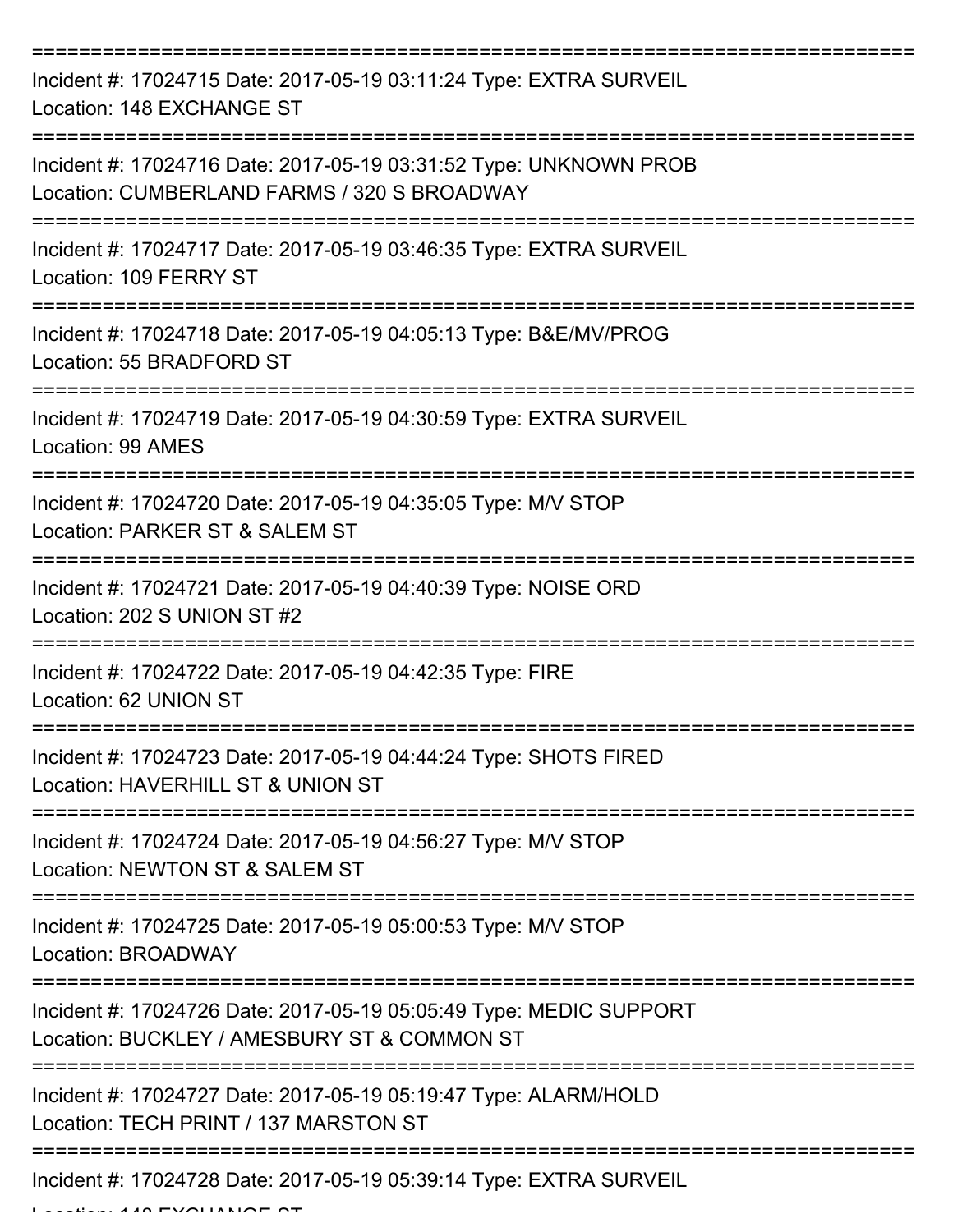| Incident #: 17024729 Date: 2017-05-19 06:22:10 Type: ALARM/BURG<br>Location: RUIZ RESIDENCE / 157 SARATOGA ST       |
|---------------------------------------------------------------------------------------------------------------------|
| Incident #: 17024730 Date: 2017-05-19 06:33:17 Type: ESCORT<br>Location: 520 BROADWAY #142                          |
| Incident #: 17024731 Date: 2017-05-19 06:45:39 Type: MEDIC SUPPORT<br>Location: PARK / MARKET ST & SALEM ST         |
| Incident #: 17024732 Date: 2017-05-19 07:21:04 Type: ASSSIT OTHER PD<br>Location: 41 FERN ST                        |
| Incident #: 17024733 Date: 2017-05-19 07:28:53 Type: ALARM/BURG<br>Location: IGLESIA METODISTA / 774 ESSEX ST       |
| Incident #: 17024734 Date: 2017-05-19 07:38:25 Type: MAL DAMAGE<br>Location: 187.5 CHESTNUT ST                      |
| Incident #: 17024735 Date: 2017-05-19 07:46:08 Type: AUTO ACC/PI<br>Location: CHESTER ST & CLIFTON ST               |
| Incident #: 17024736 Date: 2017-05-19 07:50:17 Type: PARK & WALK<br>Location: 0 BROADWAY                            |
| Incident #: 17024737 Date: 2017-05-19 08:08:57 Type: AUTO ACC/NO PI<br>Location: 54 OSGOOD ST                       |
| Incident #: 17024738 Date: 2017-05-19 08:16:33 Type: WARRANT SERVE<br>Location: 360 BROADWAY                        |
| Incident #: 17024739 Date: 2017-05-19 08:24:02 Type: SUS PERS/MV<br>Location: 4 SUMMER ST                           |
| Incident #: 17024740 Date: 2017-05-19 08:31:15 Type: ALARM/BURG<br>Location: RIVER PINTE WAY / 1 RIVER POINTE WY    |
| Incident #: 17024741 Date: 2017-05-19 08:58:10 Type: LOST PROPERTY<br>Location: 272 HIGH ST                         |
| Incident #: 17024742 Date: 2017-05-19 09:01:54 Type: MEDIC SUPPORT<br>Location: CENIIOD CENTED / 155 UAV/EDUII I CT |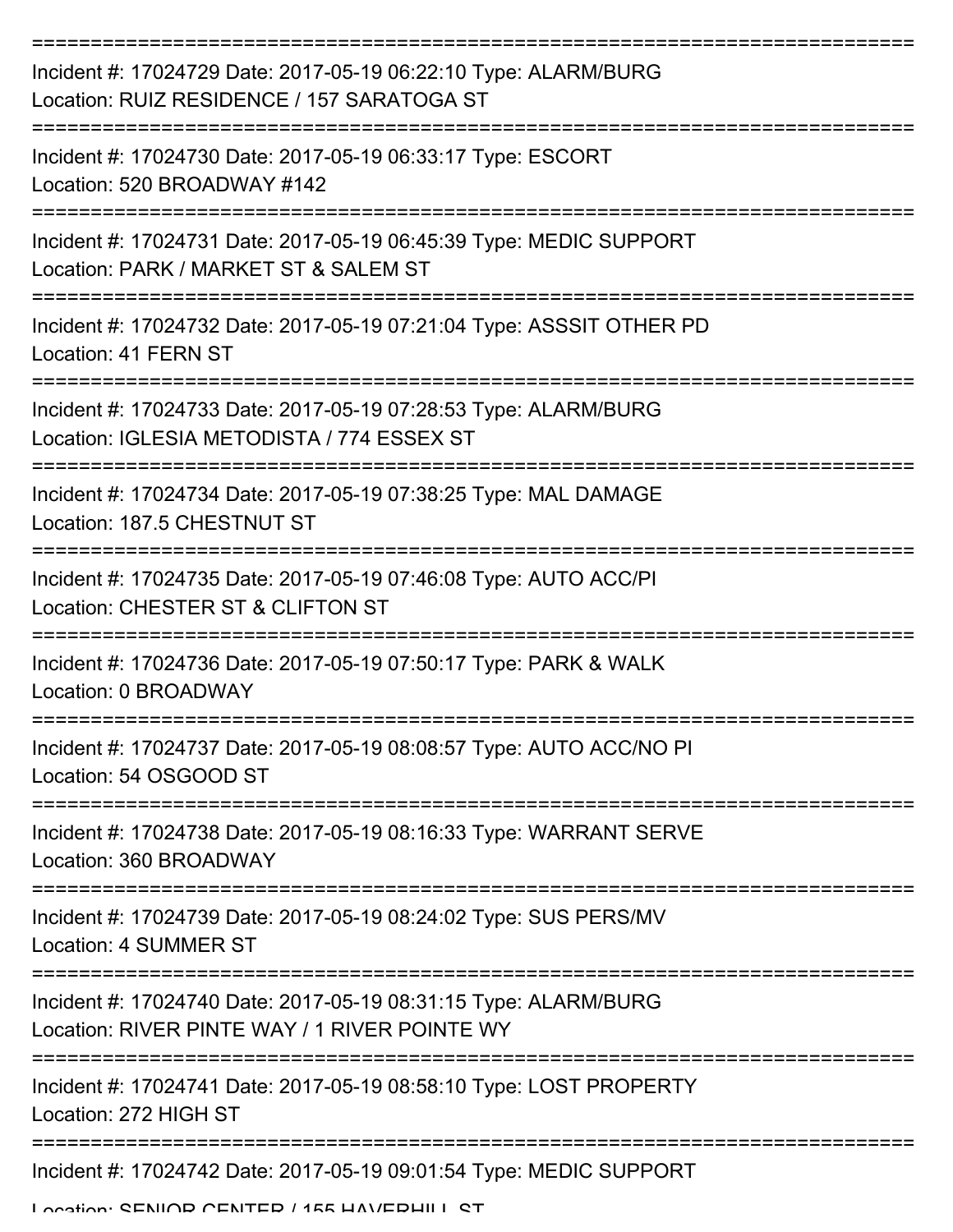| Incident #: 17024743 Date: 2017-05-19 09:16:37 Type: INVESTIGATION<br>Location: 31 BELLEVUE ST                           |
|--------------------------------------------------------------------------------------------------------------------------|
| Incident #: 17024744 Date: 2017-05-19 09:20:33 Type: TOW OF M/V<br>Location: HANCOCK ST & SCHOOL ST                      |
| Incident #: 17024745 Date: 2017-05-19 09:23:41 Type: SUS PERS/MV<br>Location: 44 MELVIN ST #BUILDING 9<br>-------------- |
| Incident #: 17024746 Date: 2017-05-19 09:42:28 Type: A&B PAST<br>Location: 80 BODWELL ST                                 |
| ===================<br>Incident #: 17024747 Date: 2017-05-19 09:43:28 Type: M/V STOP<br>Location: INMAN ST & S BROADWAY  |
| Incident #: 17024748 Date: 2017-05-19 09:52:25 Type: LOST PROPERTY<br>Location: 62 HAVERHILL ST                          |
| Incident #: 17024749 Date: 2017-05-19 09:56:41 Type: M/V STOP<br>Location: 35 SALEM ST                                   |
| Incident #: 17024750 Date: 2017-05-19 10:07:59 Type: M/V STOP<br>Location: SUBWAY / 160 WINTHROP AV                      |
| Incident #: 17024751 Date: 2017-05-19 10:14:27 Type: M/V STOP<br>Location: ABBOTT ST & FOSTER ST                         |
| Incident #: 17024752 Date: 2017-05-19 10:17:22 Type: AUTO ACC/PI<br>Location: 426 ANDOVER ST                             |
| Incident #: 17024753 Date: 2017-05-19 10:21:52 Type: RECOV/STOL/MV<br>Location: 60 KENT ST                               |
| Incident #: 17024754 Date: 2017-05-19 10:25:55 Type: M/V STOP<br>Location: LOWELL ST & MORTON ST                         |
| Incident #: 17024755 Date: 2017-05-19 10:39:43 Type: M/V STOP<br>Location: LOWELL ST & MORTON ST                         |
| Incident #: 17024756 Date: 2017-05-19 10:45:19 Type: M/V STOP<br>Location: FARNHAM ST & FOSTER ST                        |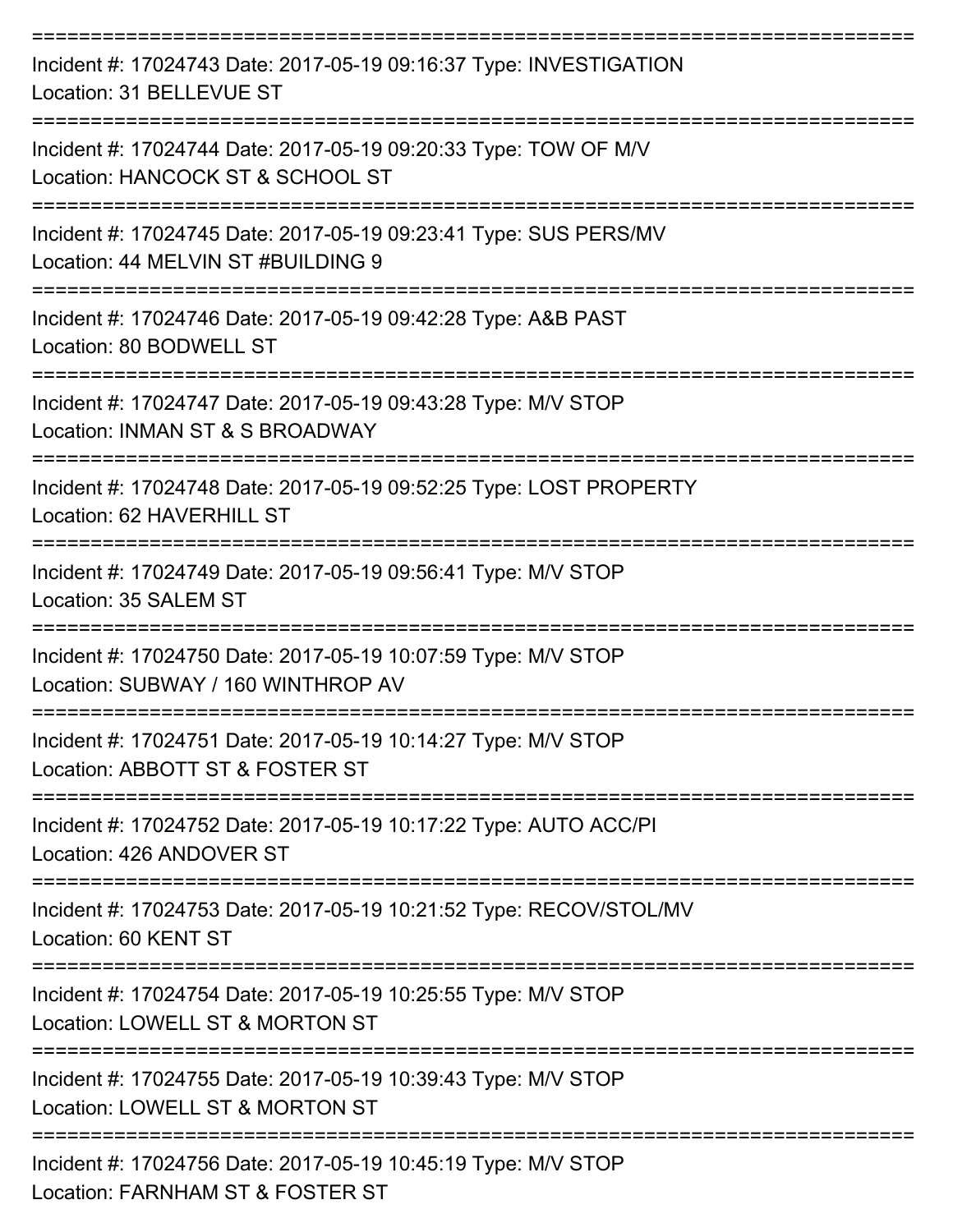| Incident #: 17024757 Date: 2017-05-19 10:46:49 Type: M/V STOP<br>Location: BROADWAY & LOWELL ST                                       |
|---------------------------------------------------------------------------------------------------------------------------------------|
| ====================<br>Incident #: 17024758 Date: 2017-05-19 10:52:41 Type: M/V STOP<br>Location: 95 FOSTER ST                       |
| Incident #: 17024759 Date: 2017-05-19 10:55:34 Type: M/V STOP<br>Location: HAVERHILL ST & WEST ST                                     |
| Incident #: 17024760 Date: 2017-05-19 11:02:51 Type: LOST PROPERTY<br>Location: 120 MYRTLE ST<br>------------------------------------ |
| Incident #: 17024761 Date: 2017-05-19 11:09:46 Type: M/V STOP<br>Location: BROADWAY & LOWELL ST                                       |
| Incident #: 17024762 Date: 2017-05-19 11:16:17 Type: M/V STOP<br><b>Location: ESSEX</b>                                               |
| Incident #: 17024763 Date: 2017-05-19 11:20:21 Type: DISABLED MV<br>Location: GRAFTON ST & S UNION ST                                 |
| Incident #: 17024764 Date: 2017-05-19 11:21:50 Type: M/V STOP<br>Location: COMMON ST & NEWBURY ST                                     |
| Incident #: 17024765 Date: 2017-05-19 11:25:15 Type: CK WELL BEING<br>Location: HAMPSHIRE ST & METHUEN ST                             |
| Incident #: 17024766 Date: 2017-05-19 11:45:41 Type: NOISE ORD<br>Location: 499 ESSEX ST                                              |
| Incident #: 17024768 Date: 2017-05-19 11:58:07 Type: DISTURBANCE<br>Location: 383 HAVERHILL ST                                        |
| Incident #: 17024767 Date: 2017-05-19 11:59:09 Type: INVESTIGATION<br>Location: 312 WATER ST #APT37                                   |
| Incident #: 17024769 Date: 2017-05-19 12:10:20 Type: LARCENY/PAST<br>Location: 167 S UNION ST                                         |
| Incident #: 17024770 Date: 2017-05-19 12:20:20 Type: TRESPASSING<br>Location: 155 HAVERHILL ST                                        |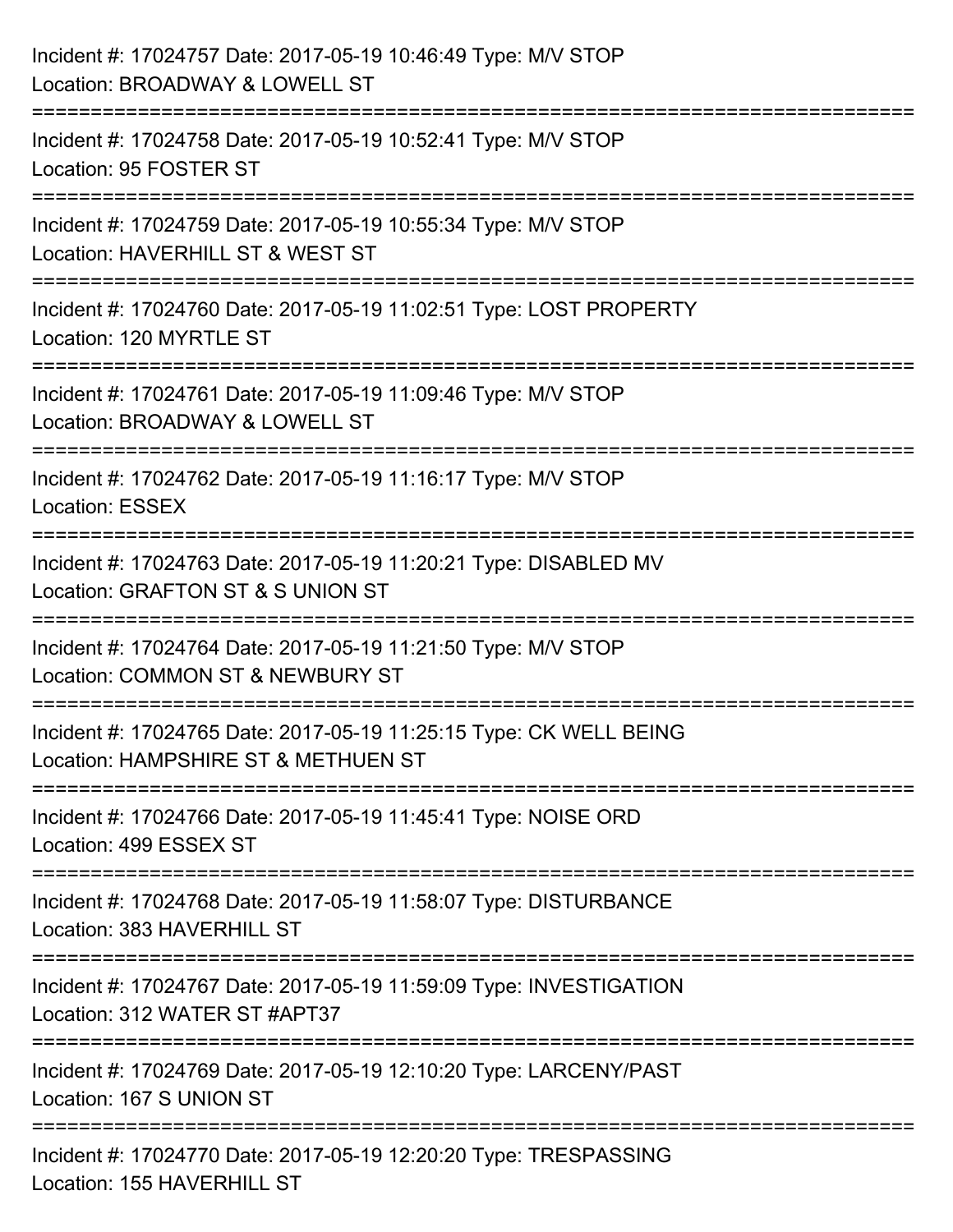| Incident #: 17024771 Date: 2017-05-19 12:26:15 Type: MEDIC SUPPORT<br>Location: 170 COMMON ST #215                                  |
|-------------------------------------------------------------------------------------------------------------------------------------|
| Incident #: 17024772 Date: 2017-05-19 12:27:50 Type: AUTO ACC/NO PI<br>Location: BEACON AV & BEACON ST                              |
| Incident #: 17024773 Date: 2017-05-19 12:32:17 Type: CK WELL BEING<br>Location: 148 EXCHANGE ST                                     |
| Incident #: 17024774 Date: 2017-05-19 12:36:10 Type: SPECIAL CHECK<br>Location: 309 MT VERNON ST                                    |
| Incident #: 17024775 Date: 2017-05-19 12:37:40 Type: INVESTIGATION<br>Location: 41 FERN ST                                          |
| Incident #: 17024776 Date: 2017-05-19 12:41:42 Type: SPECIAL CHECK<br>Location: 148 EXCHANGE ST                                     |
| Incident #: 17024777 Date: 2017-05-19 12:50:39 Type: AUTO ACC/NO PI<br>Location: ENTERPRISE / 600 S UNION ST<br>------------------- |
| Incident #: 17024778 Date: 2017-05-19 13:05:54 Type: DISTURBANCE<br>Location: LAWRENCE ST & PARK ST                                 |
| Incident #: 17024779 Date: 2017-05-19 13:15:35 Type: A&B D/W PAST<br>Location: CHESTNUT ST & LAWRENCE ST                            |
| Incident #: 17024781 Date: 2017-05-19 13:25:58 Type: STOL/MV/PAS<br>Location: 431 S. UNION                                          |
| Incident #: 17024780 Date: 2017-05-19 13:27:32 Type: DRUG VIO<br>Location: 4 INMAN ST #4                                            |
| Incident #: 17024782 Date: 2017-05-19 13:37:51 Type: MAL DAMAGE<br>Location: CHESTNUT ST & LAWRENCE ST                              |
| Incident #: 17024784 Date: 2017-05-19 13:41:33 Type: GENERAL SERV<br>Location: 500 S UNION ST                                       |
| Incident #: 17024783 Date: 2017-05-19 13:42:09 Type: M/V STOP<br>Location: BROADWAY & HAVERHILL ST                                  |

===========================================================================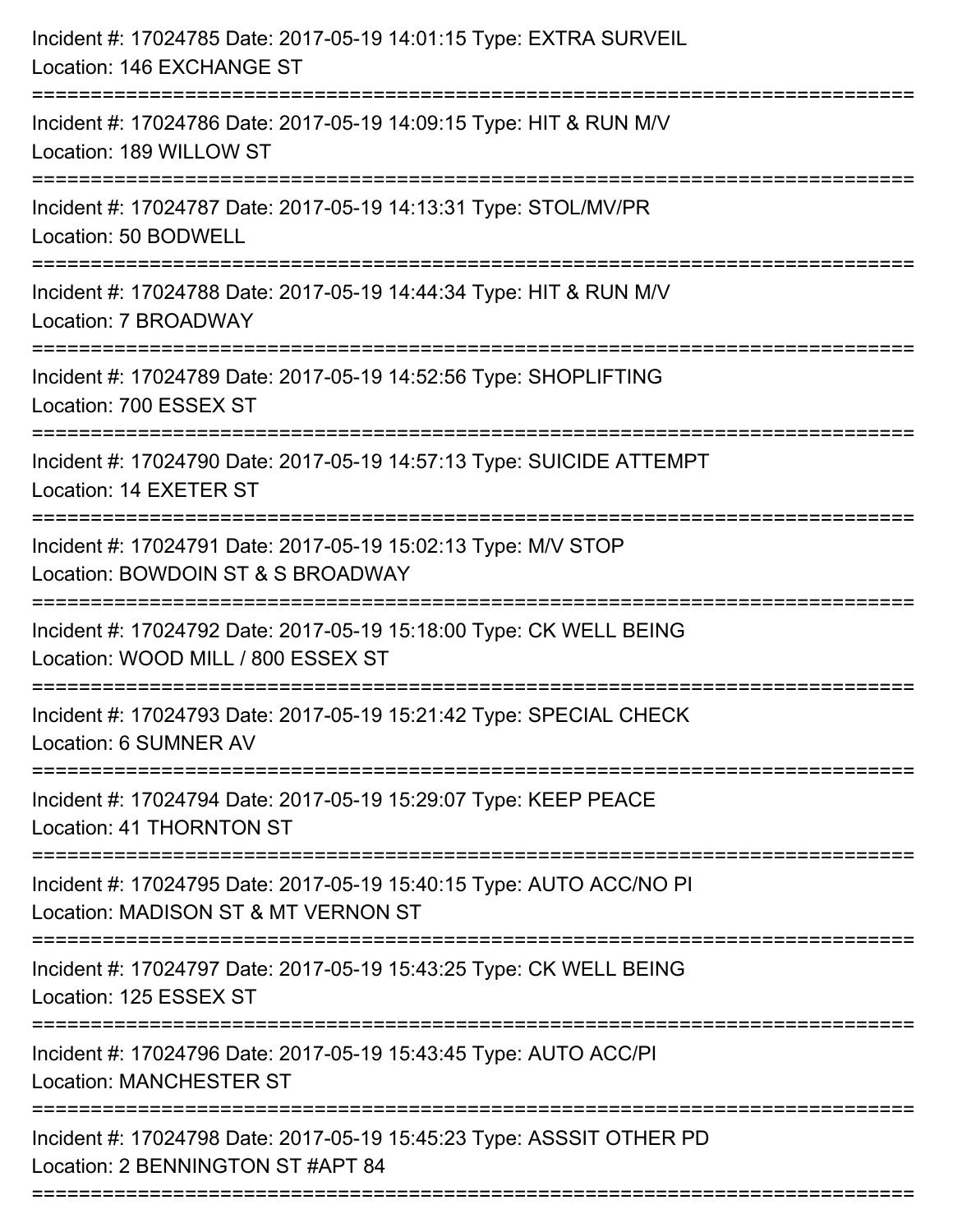Location: MERRIMACK ST & S UNION ST =========================================================================== Incident #: 17024800 Date: 2017-05-19 16:15:35 Type: MV/BLOCKING Location: 26 SANBORN ST =========================================================================== Incident #: 17024801 Date: 2017-05-19 16:17:10 Type: LOST PROPERTY Location: 387 HAMPSHIRE =========================================================================== Incident #: 17024802 Date: 2017-05-19 16:18:26 Type: CK WELL BEING Location: S UNION ST & SALEM ST =========================================================================== Incident #: 17024803 Date: 2017-05-19 16:44:24 Type: AUTO ACC/NO PI Location: HAVERHILL ST & MARGIN ST =========================================================================== Incident #: 17024804 Date: 2017-05-19 16:57:38 Type: LARCENY/PAST Location: 1 BEACON AV #PROPERTY OFFICE =========================================================================== Incident #: 17024805 Date: 2017-05-19 17:10:30 Type: DRUG OVERDOSE Location: 85 ESSEX ST =========================================================================== Incident #: 17024806 Date: 2017-05-19 17:17:00 Type: AUTO ACC/UNK PI Location: 208 S BROADWAY =========================================================================== Incident #: 17024807 Date: 2017-05-19 17:19:25 Type: MEDIC SUPPORT Location: 800 ESSEX =========================================================================== Incident #: 17024808 Date: 2017-05-19 17:22:52 Type: WOMAN DOWN Location: 2849 CLOTHING / 453 ESSEX ST =========================================================================== Incident #: 17024809 Date: 2017-05-19 17:23:46 Type: AUTO ACC/NO PI Location: ANDOVER ST & PARKER ST =========================================================================== Incident #: 17024810 Date: 2017-05-19 17:24:55 Type: HIT & RUN M/V Location: AMESBURY ST & LOWELL ST =========================================================================== Incident #: 17024811 Date: 2017-05-19 17:31:51 Type: DISTURBANCE Location: 248 BROADWAY =========================================================================== Incident #: 17024812 Date: 2017-05-19 17:51:57 Type: M/V STOP Location: 94 PARK ST ===========================================================================

Incident #: 17024813 Date: 2017 05 17024813 Date: 2017 05 1704<br>.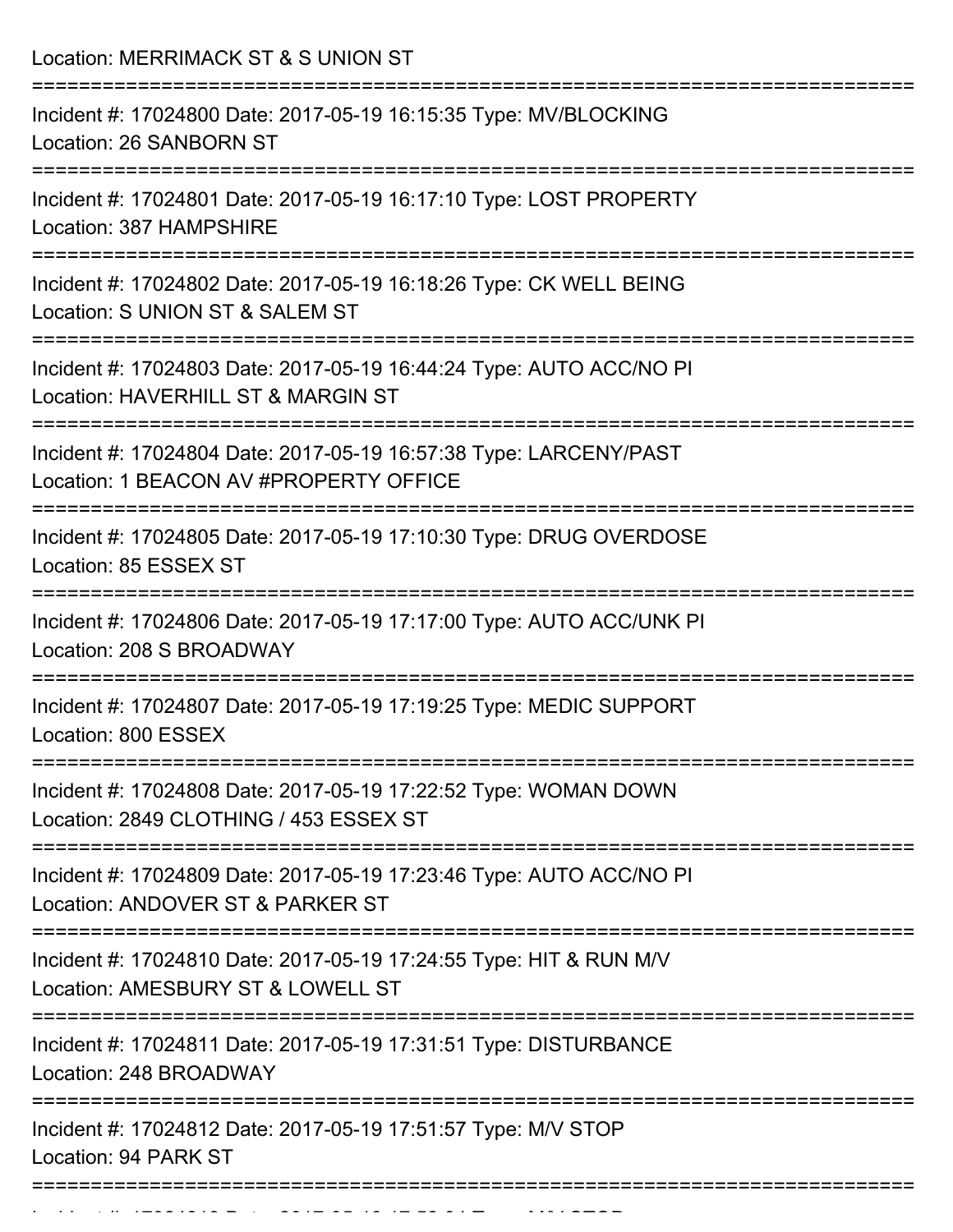Location: 199 LOWELL ST

| Incident #: 17024814 Date: 2017-05-19 17:56:54 Type: M/V STOP<br>Location: HAMPSHIRE ST & HAVERHILL ST          |
|-----------------------------------------------------------------------------------------------------------------|
| Incident #: 17024816 Date: 2017-05-19 17:57:18 Type: ALARM/BURG<br>Location: 182 PARKER ST<br>================= |
| Incident #: 17024815 Date: 2017-05-19 17:57:38 Type: M/V STOP<br>Location: ARREST/TOW / BROADWAY & LOWELL ST    |
| Incident #: 17024817 Date: 2017-05-19 18:01:52 Type: M/V STOP<br>Location: ANDOVER ST & S BROADWAY              |
| Incident #: 17024818 Date: 2017-05-19 18:07:59 Type: M/V STOP<br>Location: 28 MANCHESTER ST                     |
| Incident #: 17024819 Date: 2017-05-19 18:14:06 Type: M/V STOP<br>Location: FERGUSON ST & S BROADWAY             |
| Incident #: 17024820 Date: 2017-05-19 18:17:53 Type: M/V STOP<br>Location: GILBERT ST & S BROADWAY              |
| Incident #: 17024821 Date: 2017-05-19 18:22:44 Type: FIGHT<br>Location: 266 BROADWAY                            |
| Incident #: 17024822 Date: 2017-05-19 18:24:33 Type: M/V STOP<br>Location: FERGUSON ST & S BROADWAY             |
| Incident #: 17024823 Date: 2017-05-19 18:28:29 Type: M/V STOP<br>Location: SALEM ST & SHAWSHEEN RD              |
| Incident #: 17024824 Date: 2017-05-19 18:29:07 Type: NOISE ORD<br><b>Location: HAVERHILL</b>                    |
| Incident #: 17024825 Date: 2017-05-19 18:30:21 Type: M/V STOP<br>Location: 427 S BROADWAY                       |
| Incident #: 17024826 Date: 2017-05-19 18:32:33 Type: M/V STOP<br>Location: 22 HANCOCK ST                        |
|                                                                                                                 |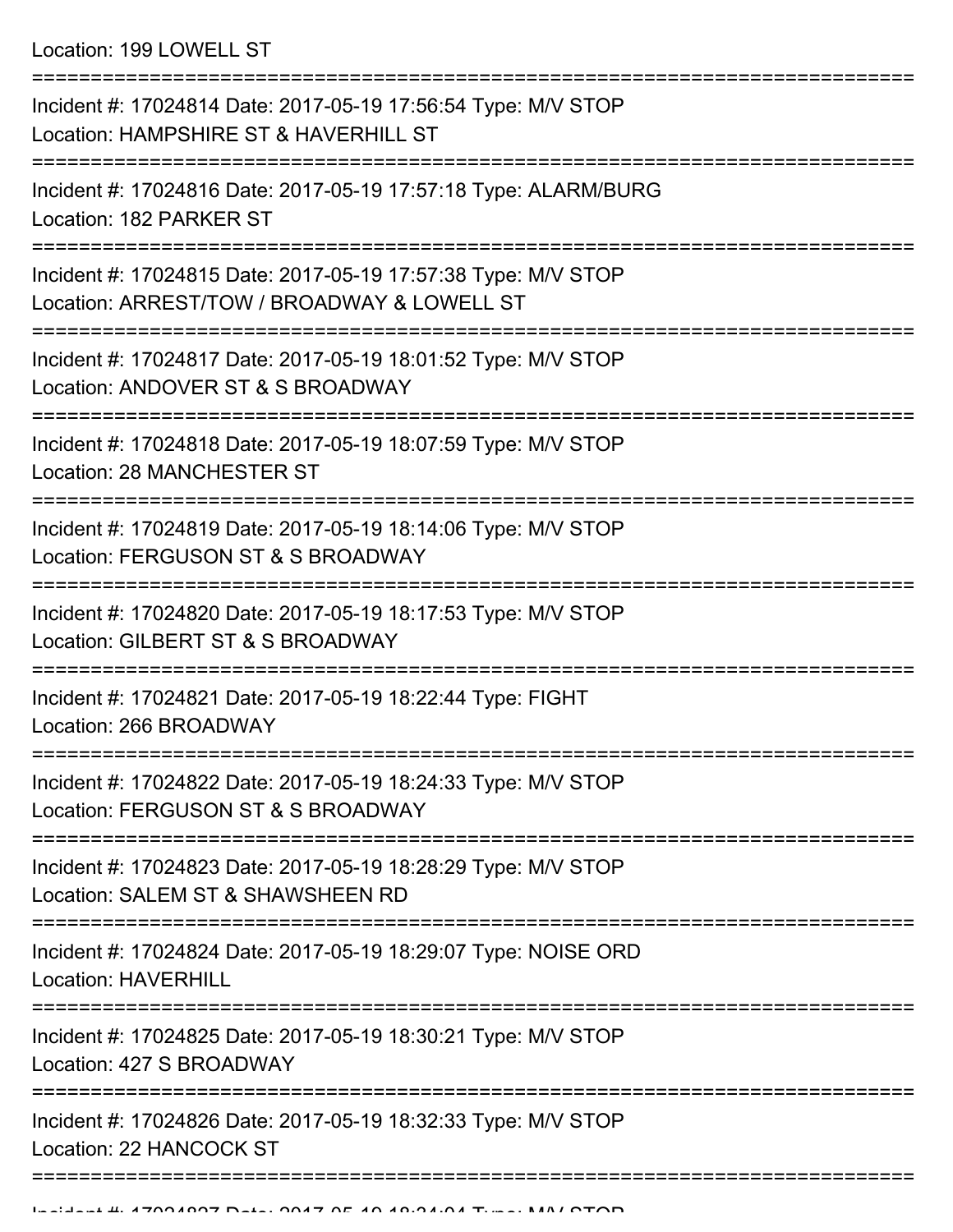| Location: HAVERHILL ST & WEST ST                                                                                          |
|---------------------------------------------------------------------------------------------------------------------------|
| Incident #: 17024828 Date: 2017-05-19 18:35:25 Type: M/V STOP<br>Location: LEBANON ST & WHITE ST<br>===================== |
| Incident #: 17024829 Date: 2017-05-19 18:36:43 Type: M/V STOP<br>Location: 424 S BROADWAY                                 |
| Incident #: 17024830 Date: 2017-05-19 18:38:47 Type: M/V STOP<br>Location: 200 MERRIMACK ST                               |
| Incident #: 17024831 Date: 2017-05-19 18:39:22 Type: M/V STOP<br>Location: 22 WEARE ST                                    |
| Incident #: 17024832 Date: 2017-05-19 18:42:36 Type: M/V STOP<br>Location: 208 BROADWAY                                   |
| Incident #: 17024833 Date: 2017-05-19 18:43:31 Type: M/V STOP<br>Location: 420 S BROADWAY                                 |
| Incident #: 17024834 Date: 2017-05-19 18:47:34 Type: M/V STOP<br>Location: 510 ESSEX ST                                   |
| Incident #: 17024835 Date: 2017-05-19 18:51:55 Type: M/V STOP<br>Location: S BROADWAY & WEARE ST                          |
| Incident #: 17024836 Date: 2017-05-19 18:52:47 Type: M/V STOP<br>Location: TOW / BROADWAY & VALLEY ST                     |
| Incident #: 17024837 Date: 2017-05-19 18:58:06 Type: M/V STOP<br>Location: S BROADWAY & WEARE ST                          |
| Incident #: 17024838 Date: 2017-05-19 18:58:49 Type: M/V STOP<br>Location: 15 LAWRENCE ST                                 |
| Incident #: 17024839 Date: 2017-05-19 19:05:19 Type: MEDIC SUPPORT<br><b>Location: 40 LAWRENCE ST</b>                     |
| Incident #: 17024840 Date: 2017-05-19 19:06:53 Type: M/V STOP<br>Location: 310 ANDOVER ST                                 |
| Incident #: 17024841 Date: 2017-05-19 19:07:00 Type: DISTURBANCE                                                          |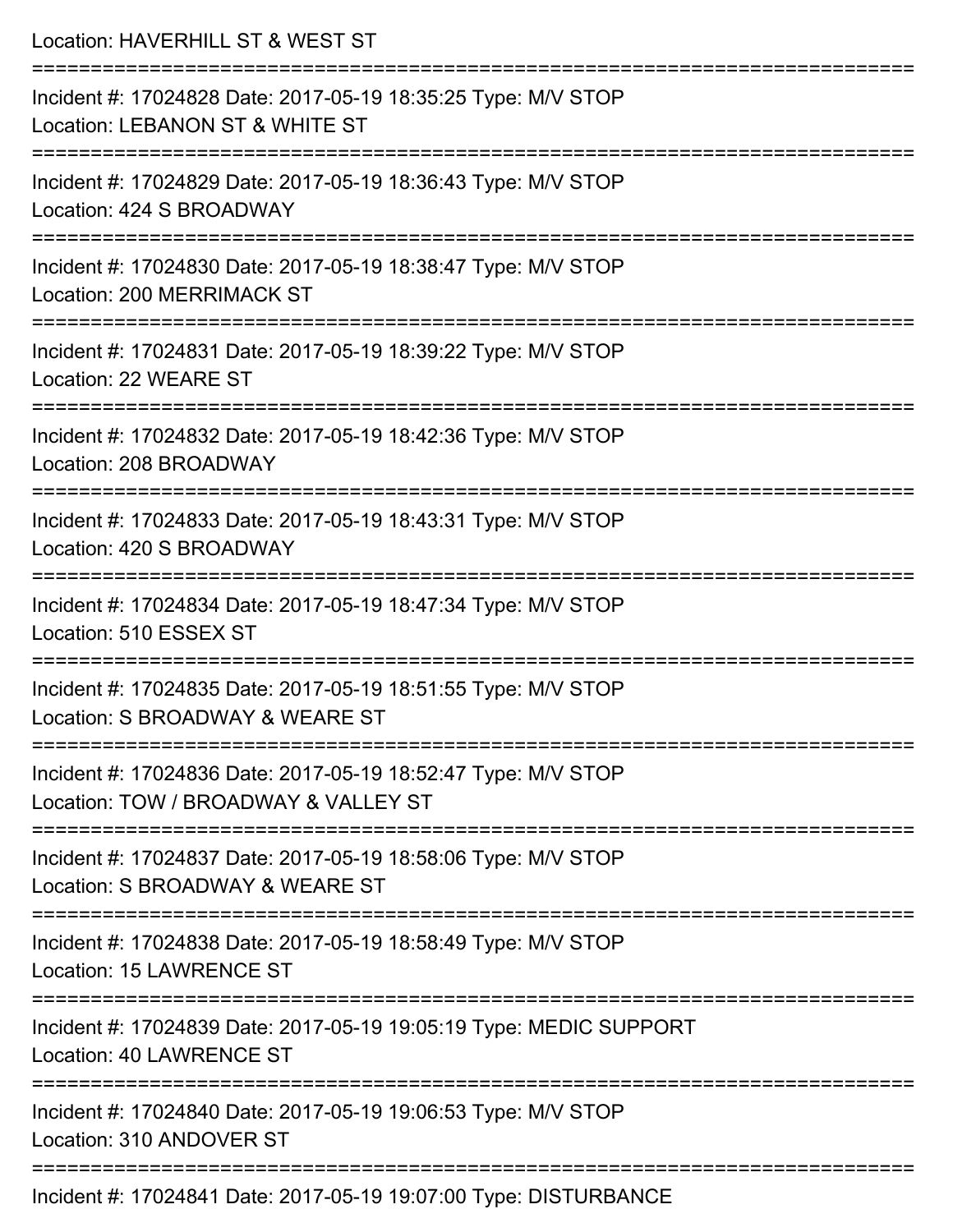| Incident #: 17024842 Date: 2017-05-19 19:10:28 Type: NOISE ORD<br>Location: 225 WALNUT ST FL 3RD           |
|------------------------------------------------------------------------------------------------------------|
| Incident #: 17024843 Date: 2017-05-19 19:13:34 Type: M/V STOP<br>Location: FRANKLIN ST & VALLEY ST         |
| Incident #: 17024844 Date: 2017-05-19 19:22:15 Type: M/V STOP<br>Location: S UNION ST & WINTHROP AV        |
| Incident #: 17024845 Date: 2017-05-19 19:26:40 Type: AUTO ACC/PI<br>Location: 51 NEWTON ST                 |
| Incident #: 17024846 Date: 2017-05-19 19:31:09 Type: ALARM/BURG<br>Location: 22 SCHOOL ST                  |
| Incident #: 17024847 Date: 2017-05-19 19:36:13 Type: SUICIDE ATTEMPT<br>Location: APPLETON ST & METHUEN ST |
| Incident #: 17024848 Date: 2017-05-19 19:38:03 Type: INVESTIGATION<br>Location: 85 OAK ST                  |
| Incident #: 17024849 Date: 2017-05-19 19:46:17 Type: SUICIDE ATTEMPT<br>Location: DENNYS / 160 WINTHROP AV |
| Incident #: 17024850 Date: 2017-05-19 19:50:05 Type: MEDIC SUPPORT<br>Location: 59 TREMONT ST              |
| Incident #: 17024851 Date: 2017-05-19 20:05:09 Type: M/V STOP<br>Location: 473 ESSEX ST                    |
| Incident #: 17024852 Date: 2017-05-19 20:07:06 Type: M/V STOP<br>Location: FREEMAN CT & MELROSE ST         |
| Incident #: 17024853 Date: 2017-05-19 20:13:44 Type: M/V STOP<br>Location: BROADWAY & VALLEY ST            |
| Incident #: 17024854 Date: 2017-05-19 20:16:28 Type: M/V STOP<br>Location: 12 HAVERHILL ST                 |
| Incident #: 17024855 Date: 2017-05-19 20:19:26 Type: MAL DAMAGE                                            |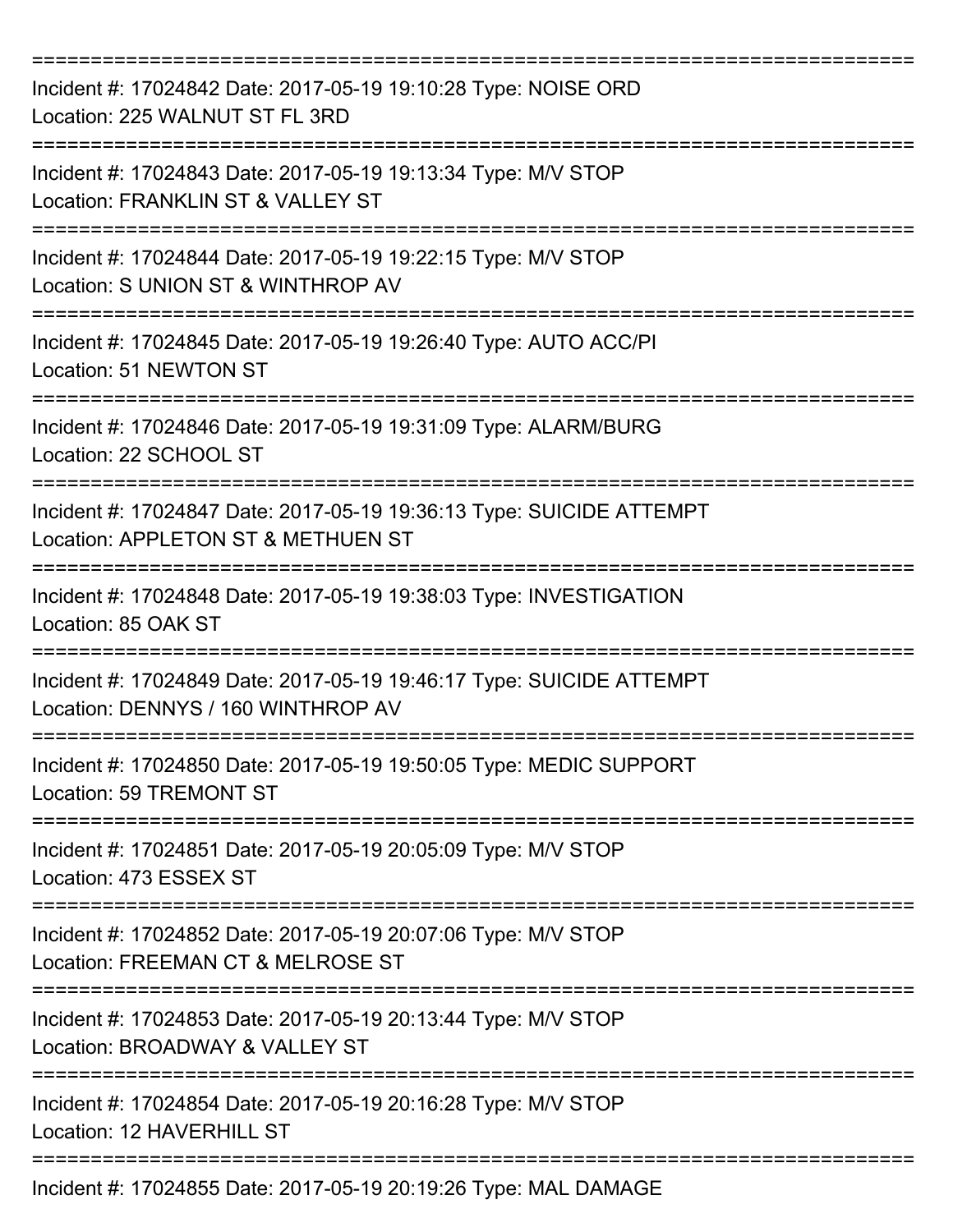| Incident #: 17024856 Date: 2017-05-19 20:22:49 Type: ALARMS<br>Location: MAIN STREAM GLOBAL / 91 GLENN ST                  |
|----------------------------------------------------------------------------------------------------------------------------|
| Incident #: 17024857 Date: 2017-05-19 20:23:39 Type: DRUG VIO<br>Location: 133 EMMETT ST                                   |
| Incident #: 17024858 Date: 2017-05-19 20:26:41 Type: DOMESTIC/PAST<br>Location: 42 EXCHANGE ST                             |
| Incident #: 17024859 Date: 2017-05-19 20:34:11 Type: NOISE ORD<br>Location: 112 THOREAU WAY #823                           |
| Incident #: 17024860 Date: 2017-05-19 21:04:56 Type: M/V STOP<br>Location: TOW / 35 S BROADWAY                             |
| Incident #: 17024861 Date: 2017-05-19 21:13:26 Type: MV/BLOCKING<br>Location: 88 KNOX ST                                   |
| Incident #: 17024862 Date: 2017-05-19 21:15:01 Type: NOISE ORD<br><b>Location: MERRIMACK VIEW CT</b>                       |
| Incident #: 17024863 Date: 2017-05-19 21:21:14 Type: DISTURBANCE<br>Location: 2 INMAN ST                                   |
| Incident #: 17024864 Date: 2017-05-19 21:22:53 Type: DOMESTIC/PROG<br>Location: 87 KNOX ST                                 |
| ==================<br>Incident #: 17024865 Date: 2017-05-19 21:31:42 Type: M/V STOP<br>Location: LAWRENCE ST & SARATOGA ST |
| Incident #: 17024866 Date: 2017-05-19 21:44:06 Type: M/V STOP<br>Location: 11 LAWRENCE ST                                  |
| Incident #: 17024867 Date: 2017-05-19 21:44:42 Type: NOISE ORD<br>Location: 139 HIGH ST                                    |
| Incident #: 17024868 Date: 2017-05-19 21:47:12 Type: DISTURBANCE<br><b>Location: EXCHANGE ST</b>                           |
| Incident #: 17024869 Date: 2017-05-19 21:50:08 Type: MISSING PERS                                                          |

 $L = L L L L L$  444 S BROADWAY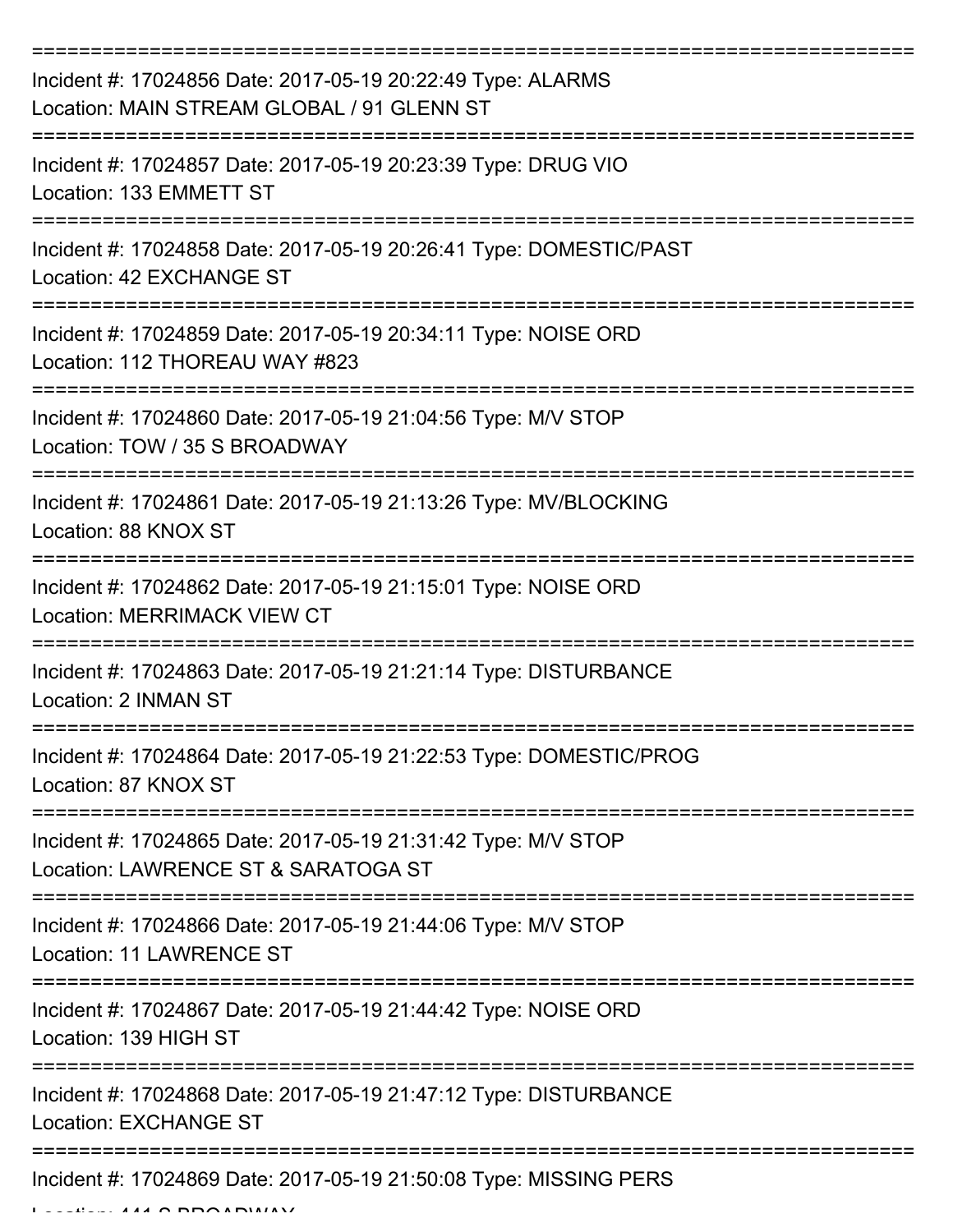| Incident #: 17024870 Date: 2017-05-19 21:54:40 Type: M/V STOP<br>Location: HAVERHILL ST & LAWRENCE ST           |
|-----------------------------------------------------------------------------------------------------------------|
| Incident #: 17024871 Date: 2017-05-19 21:56:47 Type: M/V STOP<br>Location: GRAFTON ST & WINTHROP AV             |
| Incident #: 17024872 Date: 2017-05-19 21:59:53 Type: M/V STOP<br>Location: 20 WINTHROP AV                       |
| Incident #: 17024873 Date: 2017-05-19 22:05:48 Type: AUTO ACC/NO PI<br>Location: 296 BROADWAY                   |
| Incident #: 17024874 Date: 2017-05-19 22:06:22 Type: NOISE ORD<br>Location: 136 EXCHANGE ST                     |
| Incident #: 17024875 Date: 2017-05-19 22:13:47 Type: THREATS<br>Location: 247 ANDOVER ST FL 1ST                 |
| Incident #: 17024876 Date: 2017-05-19 22:14:26 Type: BUILDING CHK<br>Location: 91 GLENN ST                      |
| Incident #: 17024877 Date: 2017-05-19 22:16:38 Type: M/V STOP<br>Location: 91 GLENN ST                          |
| Incident #: 17024878 Date: 2017-05-19 22:19:43 Type: M/V STOP<br>Location: JACKSON ST & OAK ST                  |
| Incident #: 17024879 Date: 2017-05-19 22:22:19 Type: NOISE ORD<br>Location: 25 BAILEY ST                        |
| Incident #: 17024880 Date: 2017-05-19 22:31:02 Type: DISTURBANCE<br>Location: SHOWCASE CINEMA / 6 CHICKERING ST |
| Incident #: 17024881 Date: 2017-05-19 22:33:38 Type: NOISE ORD<br>Location: 136 EXCHANGE ST                     |
| Incident #: 17024882 Date: 2017-05-19 22:37:55 Type: M/V STOP<br>Location: LAWRENCE ST & LEXINGTON ST           |
| Incident #: 17024883 Date: 2017-05-19 22:39:44 Type: M/V STOP                                                   |

Location: ESSEX ST & NEWBURY ST